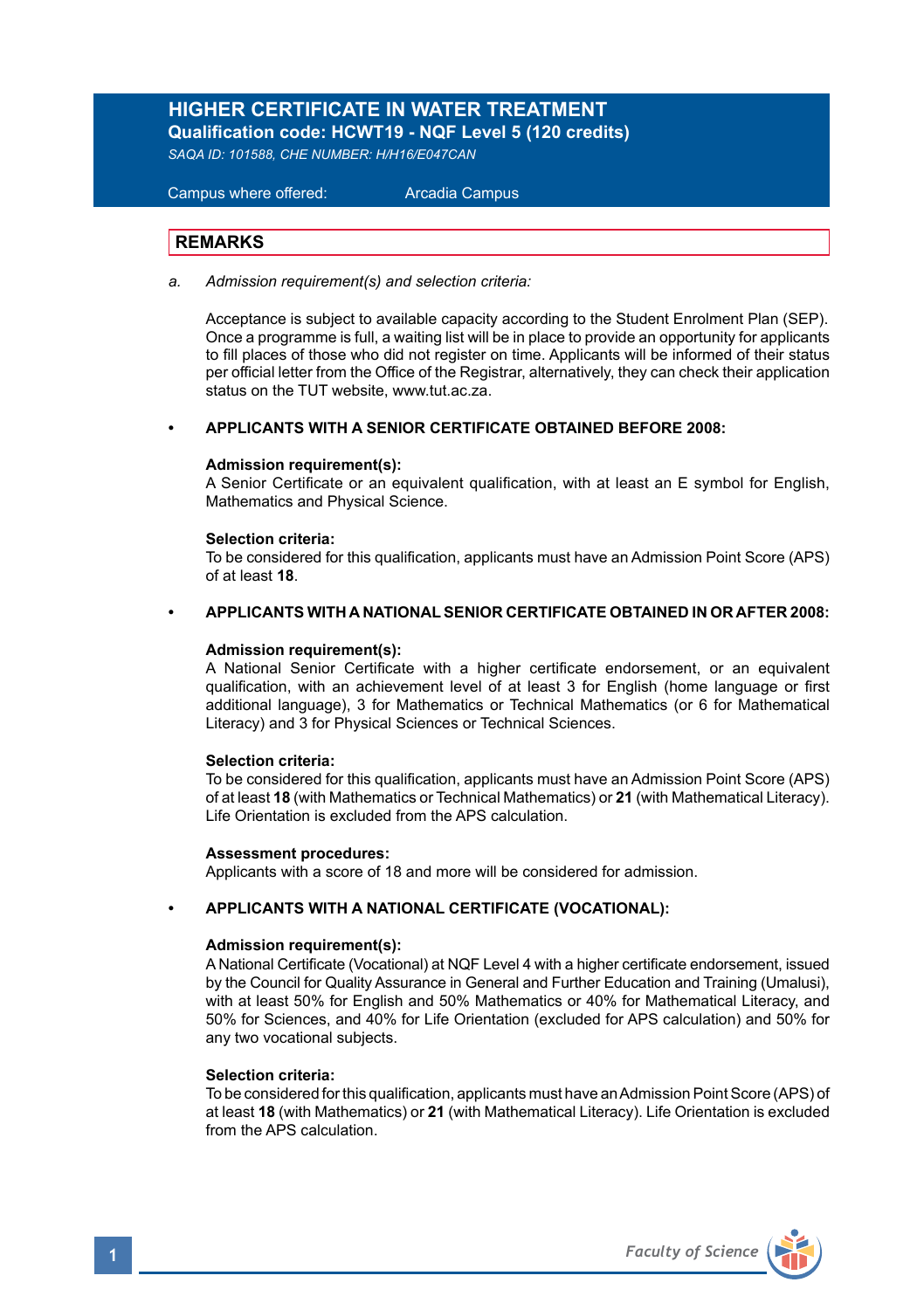## • **APPLICANTS WITH A NATIONAL N CERTIFICATE AS PUBLISHED IN NATED 191: N3 (NQF LEVEL 4):**

## **Admission requirement(s):**

- A National Senior Certificate or a National N Certificate as published in Nated 191: N3 (NQF Level 4) issued by both the Department of Higher Education (DHET) and the Council for Quality Assurance in General and Further Education and Training (Umalusi), with at least 50% for English, 50% for Mathematics N3, Engineering Science N3, and any two additional N3 subjects; **or**
- A Further Education and Training Certificate: Water and Wastewater Treatment Process Control Supervision at NQF Level 4.

## **Selection criteria:**

To be considered for this qualification, applicants must have an Admission Point Score (APS) of at least **24**.

• **APPLICANTS WITH A N4 CERTIFICATE IN AN ENGINEERING FIELD AS PUBLISHED IN NATED 191: N4:**

#### **Admission requirement(s):**

An N4 Certificate in a related Engineering field as published in Nated 191: N4 issued by both the Department of Higher Education and Training (DHET) and the Council for Quality Assurance in General and Further Education and Training (Umalusi), with at least 50% for English N3, and with at least an average of 50% for the qualification.

#### **Selection criteria:**

To be considered for this qualification, applicants must have an Admission Point Score (APS) of at least **24**.

- *b. Recognition of Prior Learning (RPL), equivalence and status:* See Chapter 30 of Students' Rules and Regulations.
- *c. Intake for the qualification:* January only.
- *d. Presentation:* Day and block-mode classes (block-mode classes are only offered to students who are employed).
- *e. Minimum duration:* One year.
- *f. Exclusion and readmission:* See Chapter 2 of Students' Rules and Regulations.

## **CURRICULUM**

| <b>YEAR MODULES</b>                         |                                                                                       |                   |                     |  |  |
|---------------------------------------------|---------------------------------------------------------------------------------------|-------------------|---------------------|--|--|
| <b>CODE</b>                                 | <b>MODULE</b>                                                                         | NQF-L             | <b>CREDIT</b>       |  |  |
| <b>ALI125X</b><br><b>COE105X</b>            | Academic Literacy (block module) (5)<br><b>Communication for Academic</b><br>Purpose  | (5)               | (2)<br>(10)         |  |  |
| <b>CPL105X</b><br><b>ESA115C</b>            | <b>Computer Literacy</b><br><b>Equipment and Safety I</b><br>(second-semester module) | (5)<br>(5)        | (10)<br>(18)        |  |  |
| LFS125X<br><b>WQU105C</b><br><b>WSC105C</b> | Life Skills (block module)<br><b>Water Quality I</b><br>Water Science I               | (5)<br>(5)<br>(5) | (2)<br>(18)<br>(18) |  |  |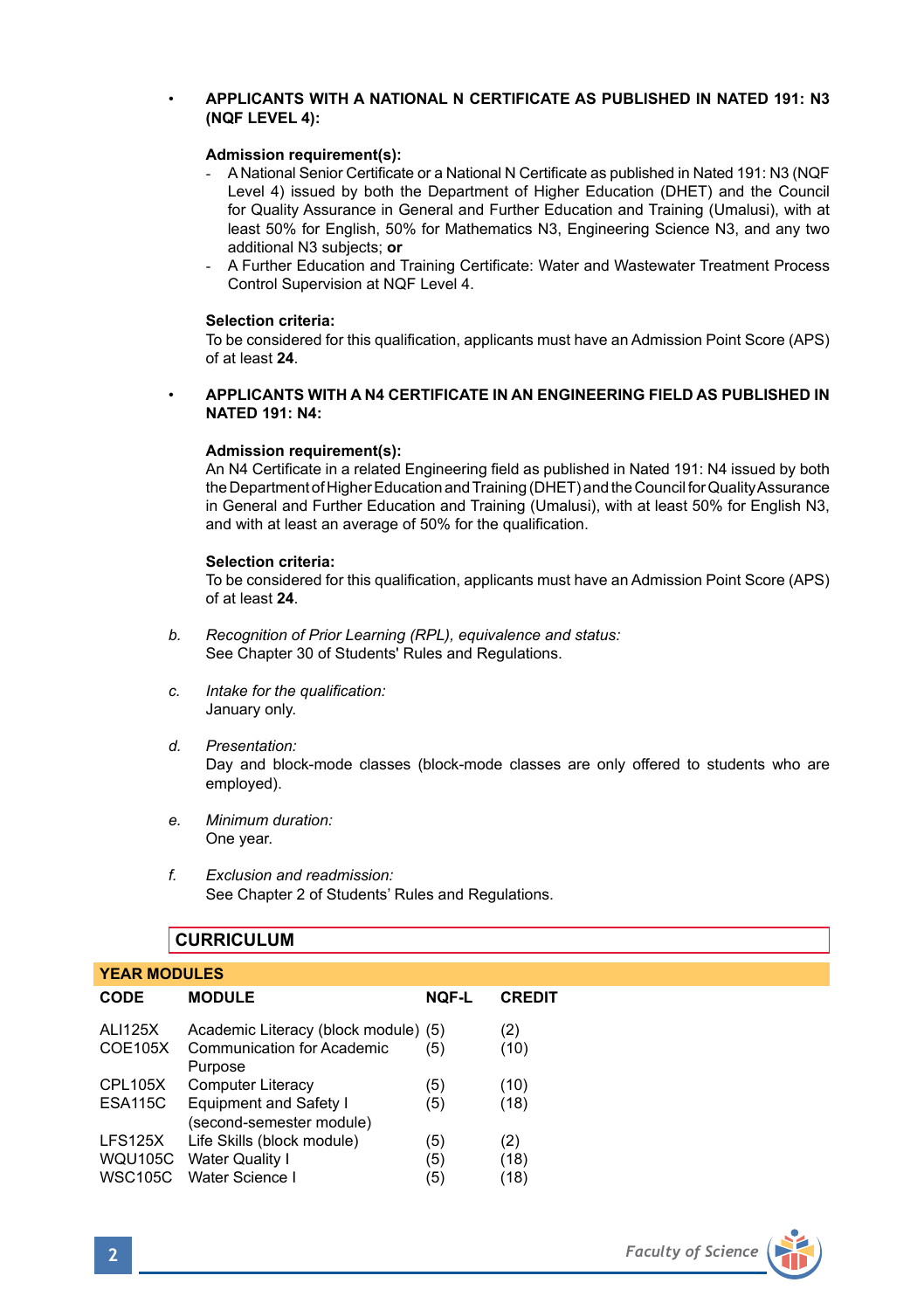| WTR105C Water Treatment I      | (5) | (21) |
|--------------------------------|-----|------|
| WWT105C Wastewater Treatment I | (5) | (21) |
|                                |     |      |

TOTAL CREDITS FOR THE QUALIFICATION: **120**

# **MODULE INFORMATION (OVERVIEW OF SYLLABUS)**

The syllabus content is subject to change to accommodate industry changes. Please note that a more detailed syllabus is available at the Department or in the study guide that is applicable to a particular module. At time of publication, the syllabus content was defined as follows:

# **A**

## **ACADEMIC LITERACY (ALI125X) CONTINUOUS ASSESSMENT**

## *(Module custodian: Directorate of Library and Information Services)*

Introduction of information literacy. Development of a search strategy and application of a search string to search engines and academic databases. Evaluation of information sources. Ethical and legal use of information. (Total tuition time: not available)

## **C**

## **COMMUNICATION FOR ACADEMIC PURPOSE (COE105X) 1 X 3-HOUR PAPER** *(Module custodian: Department of Applied Languages)*

A workable knowledge of English is an essential skill for any graduate who is required to conduct themselves successfully in a professional working environment. This module will equip students with the competencies required to compose a selection of written texts related to communicating both internally and externally within a professional environment. In addition, the module includes strategies that are essential for the effective communication in various situations, including small groups to avoid unproductive conflict, a multicultural context, etc. (Total tuition time: not available)

## **COMPUTER LITERACY (CPL105X) CONTINUOUS ASSESSMENT**

## *(Module custodian: End User Computing Unit)*

Introduction of information literacy. Development of a search strategy and application of a search string to search engines and academic databases. Evaluation of information sources. Ethical and legal use of information. (Total tuition time: not available)

# **E**

## **EQUIPMENT AND SAFETY I (ESA115C) 1 X 3-HOUR PAPER**

## *(Module custodian: Department of Environmental, Water and Earth Sciences)*

Prepares the student to apply knowledge and skills about water treatment equipment in the distribution system, wastewater treatment and wastewater collection systems, and for the production of safe drinking water. The student will be able to apply his/her knowledge of equipment used in the various unit processes to produce effluents of the required quality sustainably and to operate a treatment plant safely. Upon completion of the module, the student will be able to operate and maintain pumps, pipes, valves, instruments and processes equipment safely. (Total tuition time: not available)

# **L**

## **LIFE SKILLS (LFS125X) CONTINUOUS ASSESSMENT**

## *(Module custodian: Directorate of Student Development and Support)*

Academic, personal and socio-emotional skills development for students in higher education. Personal and social dimensions address: effective planning and self-management (goal setting and time management); Adjusting to university life (student life, diversity and change); Intra- and interpersonal skills development (conflict management, self-esteem, relationship management); Effective living (healthy living, HIV education, substance abuse); Academic dimension addresses: academic skills for university (e.g. critical thinking, creativity, managing assignments and assessments). (Total tuition time: not available)